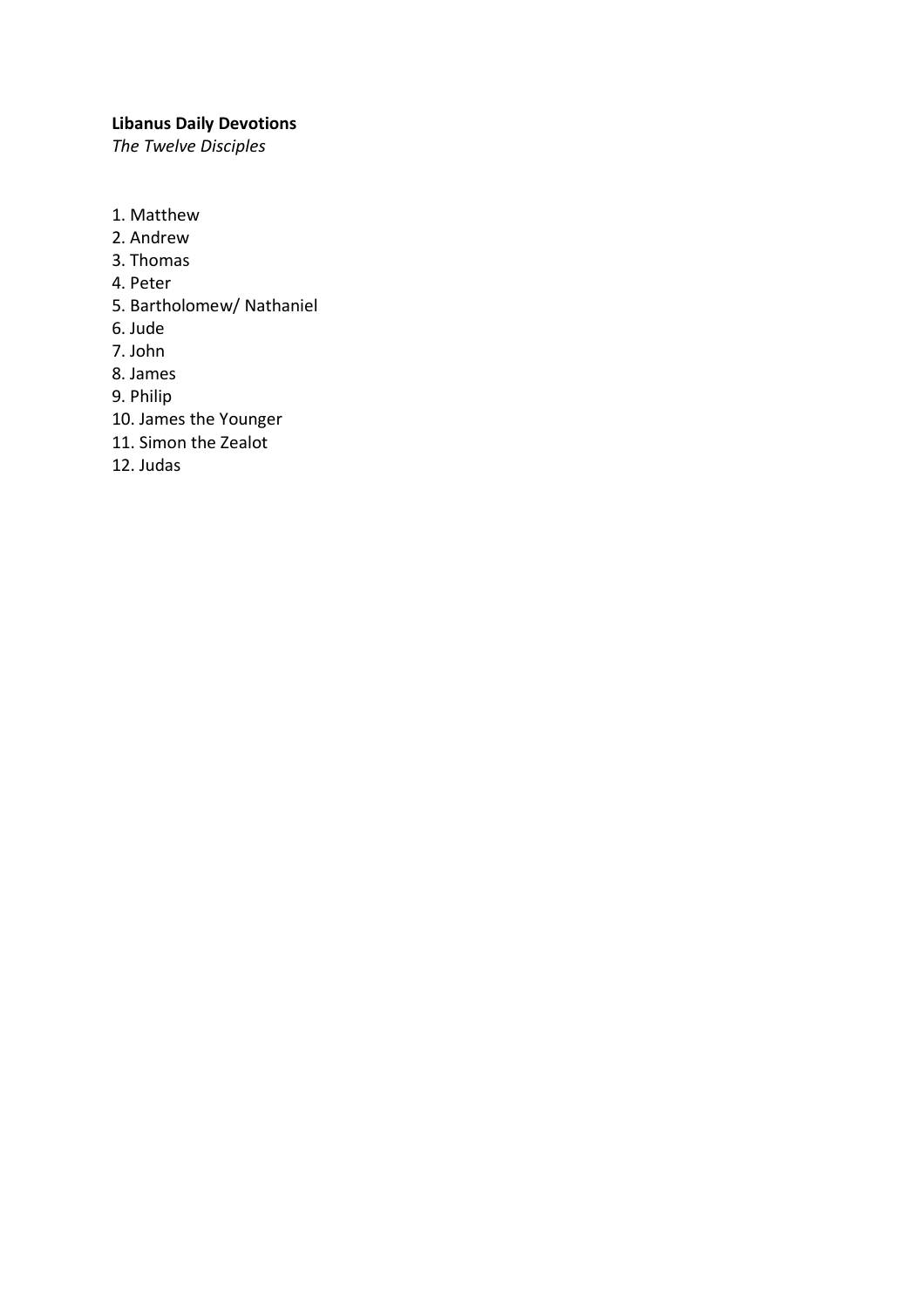#### **Day 1 Matthew**

**Reading:** After this he went out and saw a tax collector named Levi, sitting at the tax booth. And he said to him, "Follow me." And leaving everything, he rose and followed him. And Levi made him a great feast in his house, and there was a large company of tax collectors and others reclining at table with them. And the Pharisees and their scribes grumbled at his disciples, saying, "Why do you eat and drink with tax collectors and sinners?" (Luke 5:27-30)

**Message:** Matthew or Levi was the son of Alpheus he lived in Capernaum and worked as a tax collector; he is most well-known for writing the gospel of Matthew we know that he later died a martyr for his faith.

The call of Matthew Which means 'a gift of God' is one of the most staggering where we learn of the heart of Jesus. My assumption is that none of us like paying taxes, but can you imagine paying money to a government that has invaded your country. Money that you have worked hard to earn is now being used to keep your nation enslaved. The Jewish people would have hated tax collectors as they have abandoned Israel, abandoned their own people to earn money profiting off Israel working in service of the Roman occupiers.

In the minds of the Jewish people the tax collectors were criminals, both for their immoral conduct and service towards the invaders. Tax collectors were well known to abuse their positions and extort people of more money than they should have. Despite all the baggage and personal dislike of Matthew and his profession he was remarkably one of the twelve people chosen by Jesus himself. Jesus did not choose his disciples from a list of the great and the good he selected someone from a profession in which everyone hated.

In many ways it took an encounter in Jesus to see the potential of that small tax collector from Capernaum. Matthew not being a fisherman but someone with the relevant writing skills who would later use this human ability inspired by God to write a gospel. People saw Matthew as someone to be ignored and cast off but called and transformed by Jesus he became a writer of a portion of scripture and eventually sacrificed his own life for the gospel.

How often do we disregard people? The calling of Matthew shows us that anyone Jesus calls can be used powerfully for himself. Nobody would have expected that a tax collector could be used by God. We are ordinary people, there might be nothing special about who we are in ourselves people might not think much about us. But God has power to transform us, God can use whoever he chooses in a powerful way for his glory.

**Prayer:** We thank you that you do not condemn us as this world might, but we thank you that you saw us where we were in our state of sin and depravity and yet you still loved us. We thank you that no matter who we are if we follow Jesus there is salvation available. We ask that we might all be used by God to bring glory to his name, in his power and not in ours. Amen.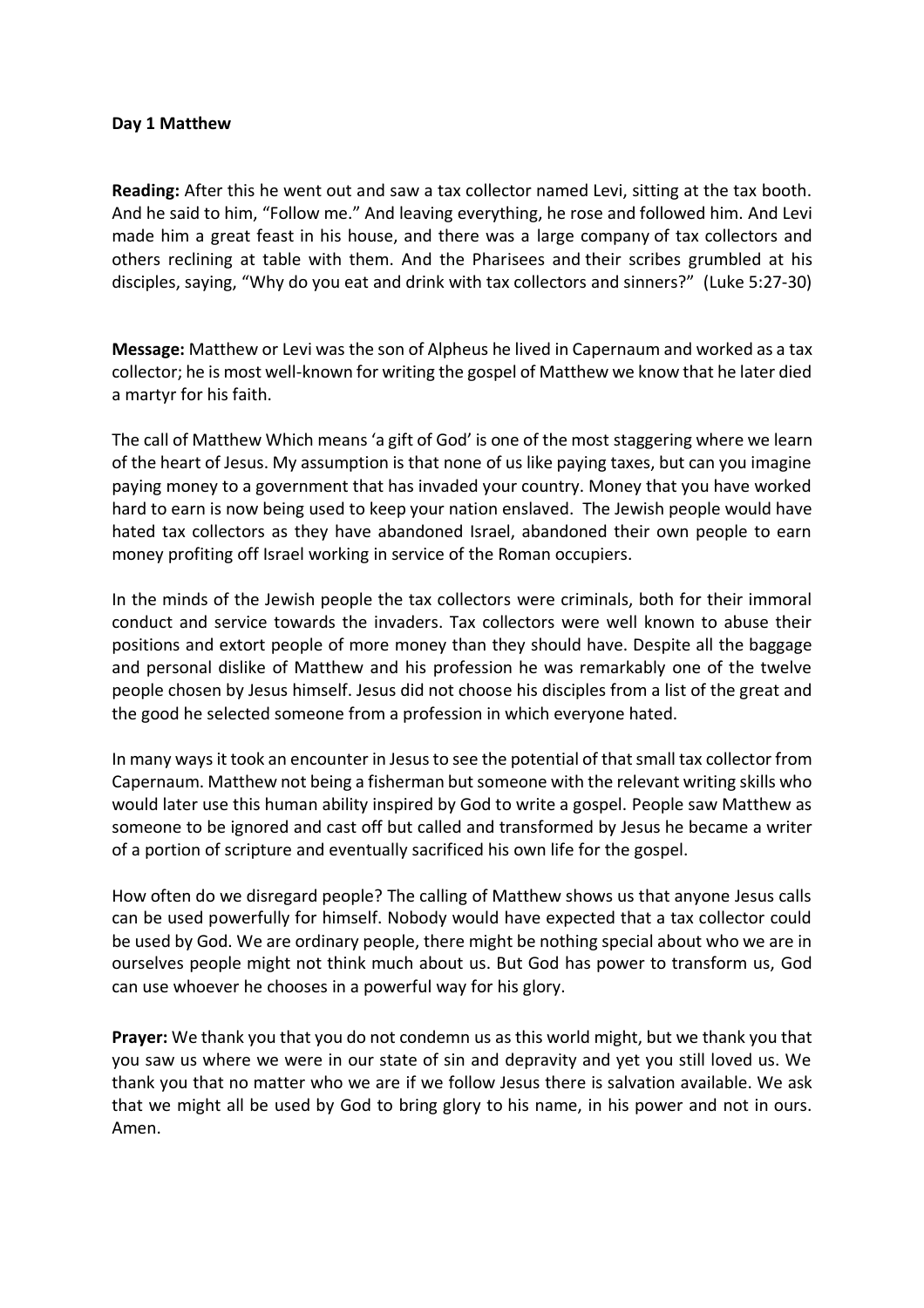# **2. Andrew**

**Reading:** The next day again John was standing with two of his disciples, and he looked at Jesus as he walked by and said, "Behold, the Lamb of God!" The two disciples heard him say this, and they followed Jesus. Jesus turned and saw them following and said to them, "What are you seeking?" And they said to him, "Rabbi" (which means Teacher), "where are you staying?" He said to them, "Come and you will see." So, they came and saw where he was staying, and they stayed with him that day, for it was about the tenth hour. One of the two who heard John speak and followed Jesus was Andrew, Simon Peter's brother. (John 1:35-40)

**Message:** Andrew was the brother of peter and was a son of Jonas, from what we know he lived in Bethsaida and Capernaum. Before Jesus called him to his greater calling, he like many of the disciples worked as a fisherman. Andrew was a follower of the teachings of John the Baptist who spoke of Jesus who was the one who coming who was greater than him. While arguably coming under the category of one of the less well-known disciples Andrew is the Patron Saint of Russia, Scotland and Greece.

In many ways Andrew is one of the most relatable disciples to us in that before he was called by Jesus directly, he first believed the message from someone else. When we became Christians, we would have heard the message from a preacher, Bible study leader or an author and the good news of the promised Messiah who has come is a message we all needed to hear. But what we really needed in our lives was that personal and real connection with the risen Jesus Christ.

Let Andrew be a reminder for us that we are not saved because of the words or teachings of any man, no matter how much we admire and are built up and encouraged by other brother and sisters in the faith. What really matters is our personal relationship with the God of the universe who in such love sent his only son to be our redemption. Today think about that personal relationship you can have directly with God, not dependant on any man, spiritual teacher or holy object. This very day you through Jesus you can have direct access to God for yourself.

**Prayer:** Father we thank you that you have an interest in our lives, that while we were still sinners you reached down to meet us where we were offering us forgiveness. We are thankful and we do praise you for the encouragement of fellow Christians in pointing us towards you but how undeserving we are to have an intimacy with the risen conquering Son.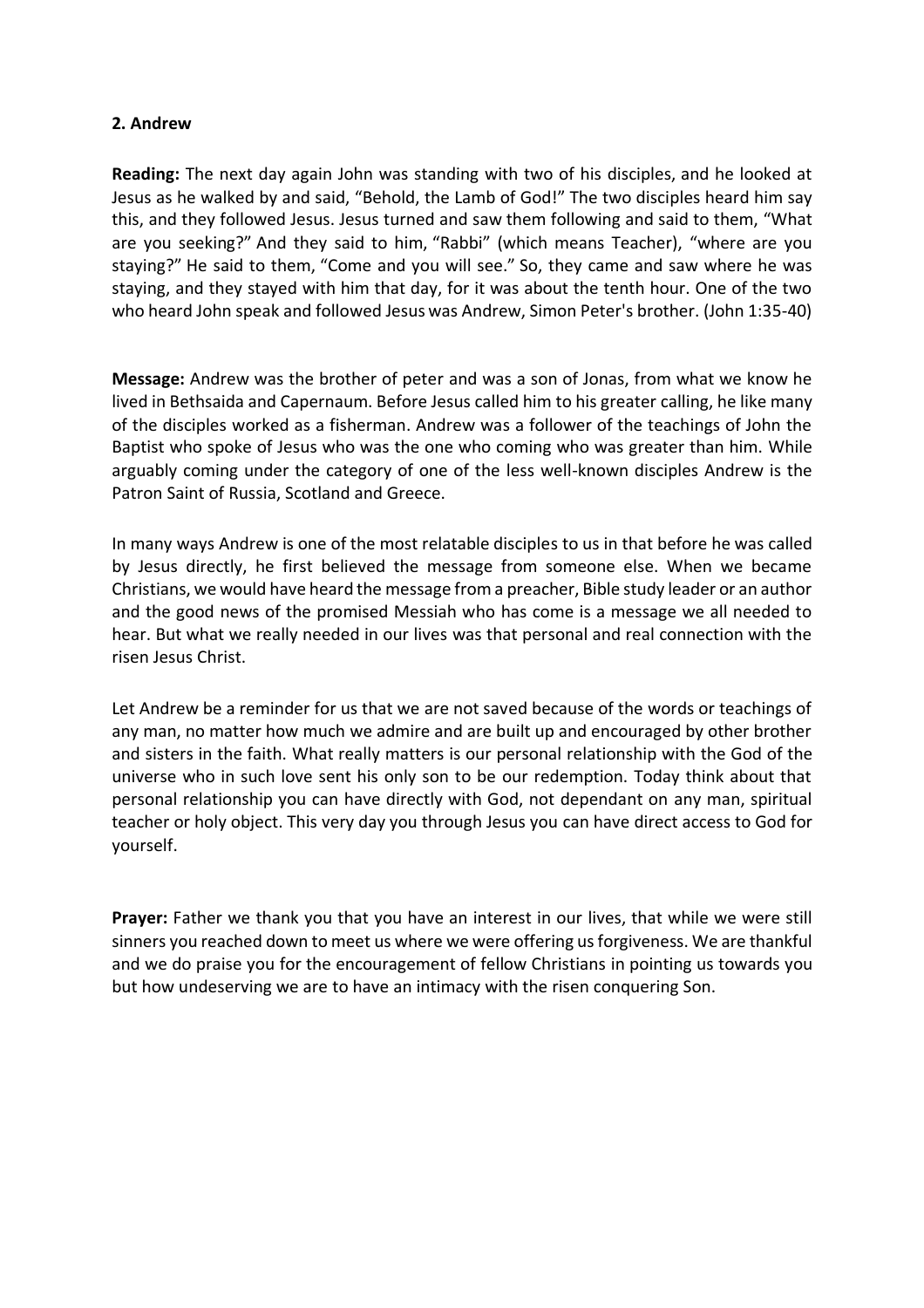### **3. Thomas**

R**eading:** Now Thomas, one of the twelve, called the Twin, was not with them when Jesus came. So the other disciples told him, "We have seen the Lord." But he said to them, "Unless I see in his hands the mark of the nails and place my finger into the mark of the nails, and place my hand into his side, I will never believe."

Eight days later, his disciples were inside again, and Thomas was with them. Although the doors were locked, Jesus came and stood among them and said, "Peace be with you." Then he said to Thomas, "Put your finger here, and see my hands; and put out your hand, and place it in my side. Do not disbelieve, but believe." Thomas answered him, "My Lord and my God!" Jesus said to him, "Have you believed because you have seen me? Blessed are those who have not seen and yet have believed." (John 20:24-29)

**Message:** Thomas Didymus lived in and around Galilee. Tradition says he laboured in Parthia, Persia, and India, until he was eventually martyred near Madras in India. Thomas was his Hebrew name and Didymus was his Greek name. Thomas is often the disciple (other than Judas) who receives the harshest criticism but in many ways the disciple to whom we can most aptly relate.

In this passage we see the backstory behind the phrase and nickname 'doubting Thomas' where Thomas declares that he needs proof or evidence that Jesus has risen from the grave. This is very relatable to many of us who found it very hard to accept or grasp the reality of God, there are many things that distract us or hinder us from the reality of God. How many times have we wished that we could see, or handle more evidence or proof, by nature we are weak and doubting?

Here, we see Thomas making the greatest confession of faith, and arguable the thing we should remember him for more than his doubting Thomas declares "My Lord and my God." In many ways It does not matter what our view was before our encounter with Jesus what matters is the change afterwards. When you have been presented with the reality of Jesus' death and resurrection and victory over sin it does not matter who you once were, but who you are now.

Thomas' doubts were transformed into faith. By this very fact Thomas' faith became great, intense and impassioned. Thomas was later martyred, after meeting with Jesus he was transformed and received great courage and strength. Thomas is the relatable disciple someone who struggled with the reality of God but yet someone who was still used powerfully by God. What matters most is not our views at the start of our lives but at the end.

**Prayer:** We thank you that you did not leave Thomas in a position where he was without you, but we thank you for the graciousness of Jesus in meeting us and dealing with us where we once were. We thank you that in you we can have a complete transformation where we are no longer the same person because of the blood of Jesus. Amen.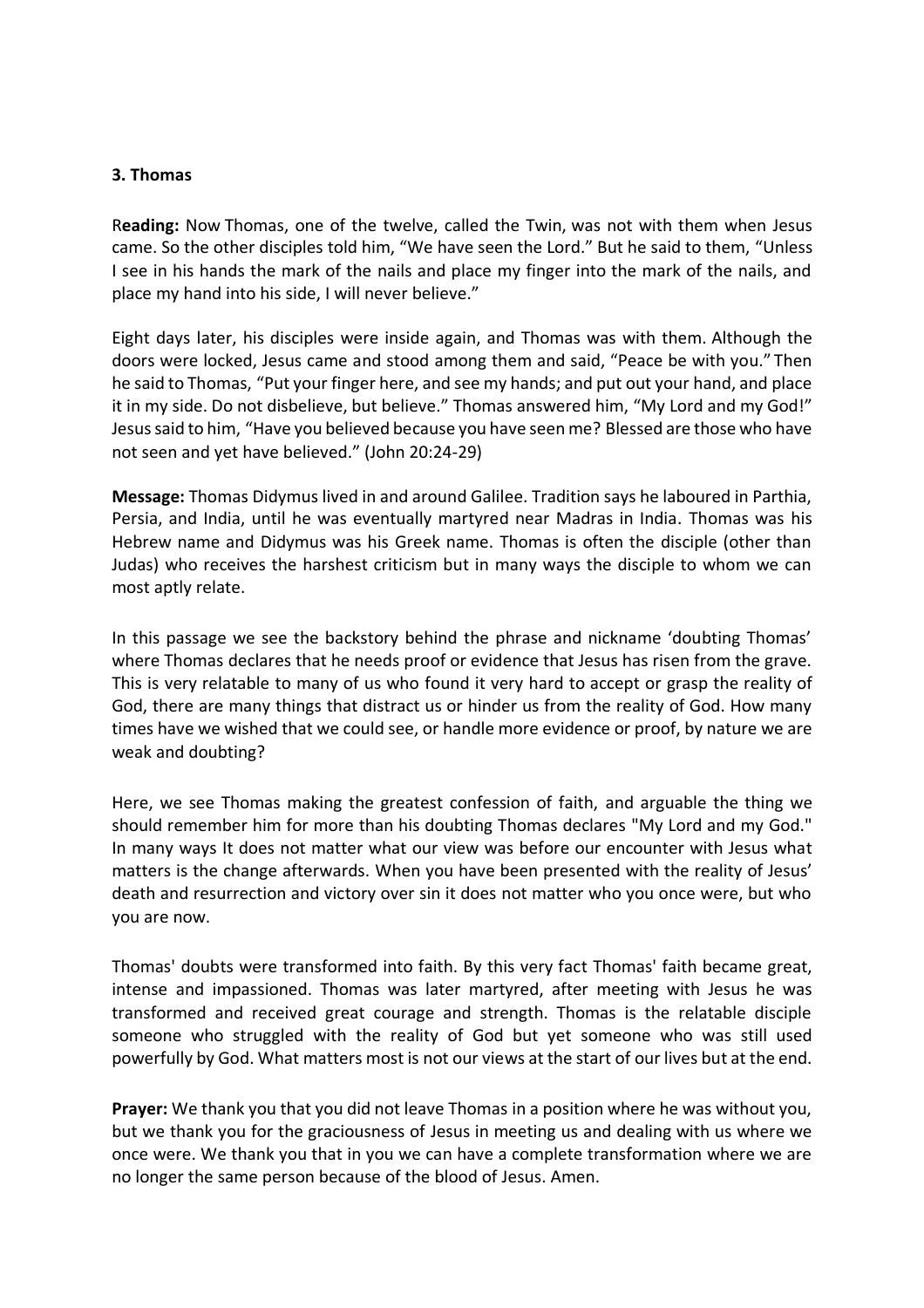#### **4. Peter**

**Reading:** When they had finished breakfast, Jesus said to Simon Peter, "Simon, son of John, do you love me more than these?" He said to him, "Yes, Lord; you know that I love you." He said to him, "Feed my lambs." He said to him a second time, "Simon, son of John, do you love me?" He said to him, "Yes, Lord; you know that I love you." He said to him, "Tend my sheep." He said to him the third time, "Simon, son of John, do you love me?" Peter was grieved because he said to him the third time, "Do you love me?" and he said to him, "Lord, you know everything; you know that I love you." Jesus said to him, "Feed my sheep.

Truly, truly, I say to you, when you were young, you used to dress yourself and walk wherever you wanted, but when you are old, you will stretch out your hands, and another will dress you and carry you where you do not want to go." (This he said to show by what kind of death he was to glorify God.) And after saying this he said to him, "Follow me." (John 20:15-19)

**Message:** Simon Peter was a fisherman and very well-known and was part of Jesus' closer circle of followers. He wrote two New Testament epistles which bear his name, the tradition records he was crucified, head downward, in Rome. By trade, Peter was a fisherman and his home was Capernaum. One of the most famous accounts of Peter is his denial of Jesus three times once even before a girl, however today I don't want us to focus on the denial of Jesus but rather the reinstatement of Peter.

Jesus ends his reinstatement with the phrase 'follow me' as we continue through this series, we will see how so often this is the exact phrase Jesus used to call his disciples. After Peter has failed, completely messed up, bringing shame on himself and his ministry Jesus uses the phrase in which he recruited disciples.

In our lives we should be striving continually for a deeper relationship with God living in a way which is pleasing to Him, but when we make mistakes when we fail miserably, we have such a powerful reminder that Jesus is the forgiveness we need.

If you have made mistakes, if you have let God down there is still forgiveness available in fulness for those who are in Christ Jesus. How grateful we should be as Christians that despite our continued shortcomings we can be forgiven and used by God. Peter continued to serve and benefit the early church in such a powerful way. Be encouraged that God can use us even though we have daily shortcomings, Jesus demonstrates such care and forgiveness for this people.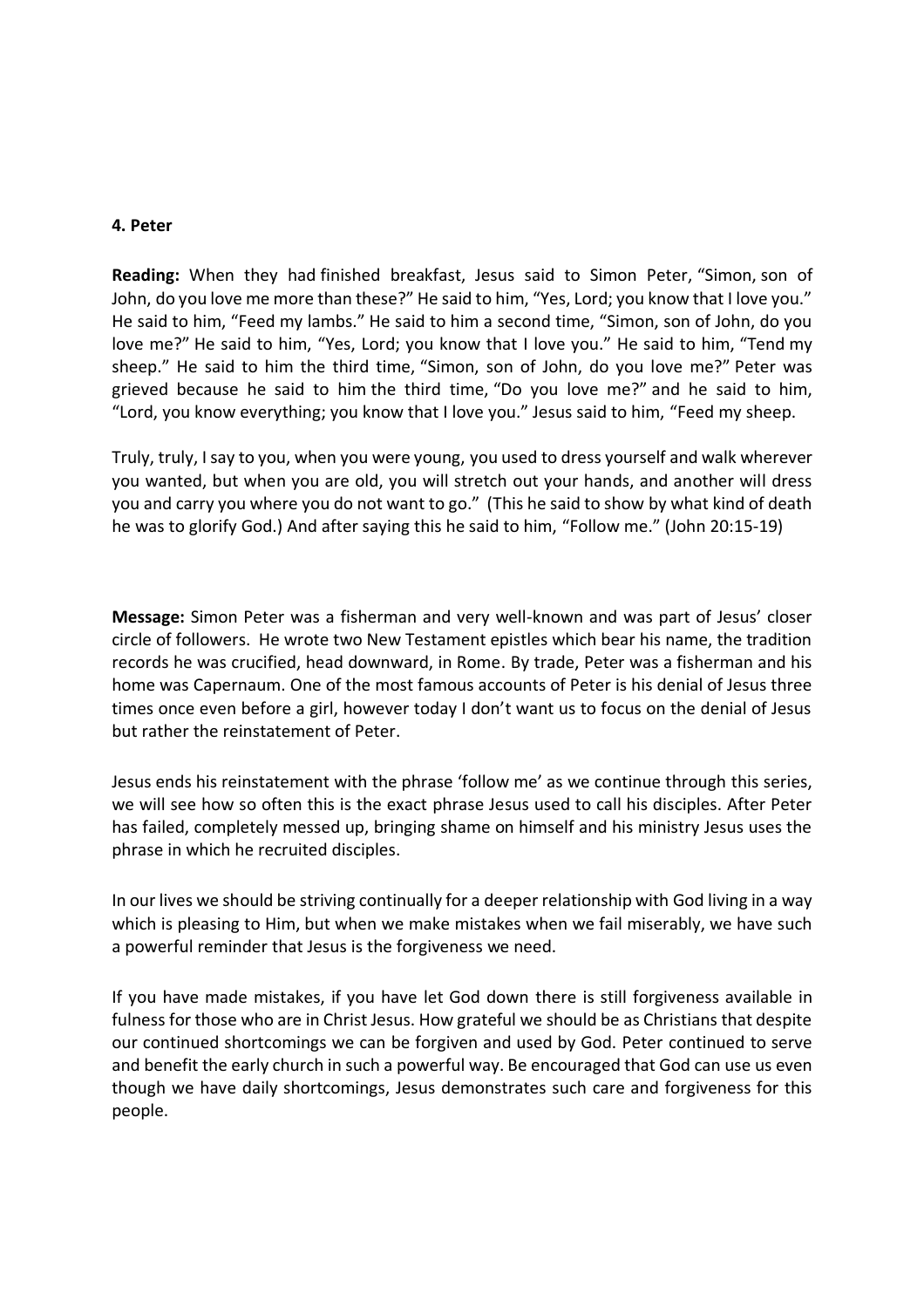Peter was then inspired and filled with God to not only refuse to deny God in front of a little girl but he was so empowered by the gospel that he was crucified and martyred for his faith. God is transformative and empowering in our lives.

By reinstating Peter Jesus did not devalue the sin that Peter fell into, instead it highlights the value of Jesus himself.

**Prayer:** We thank you that you do not cast us away for our failings, despite our ongoing struggles with sin we thank you that the forgiveness won through the cross is sufficient for all of God's people. We pray that you might fill us with your Spirit and help us in whatever small way to serve you and model your great forgiveness. Amen.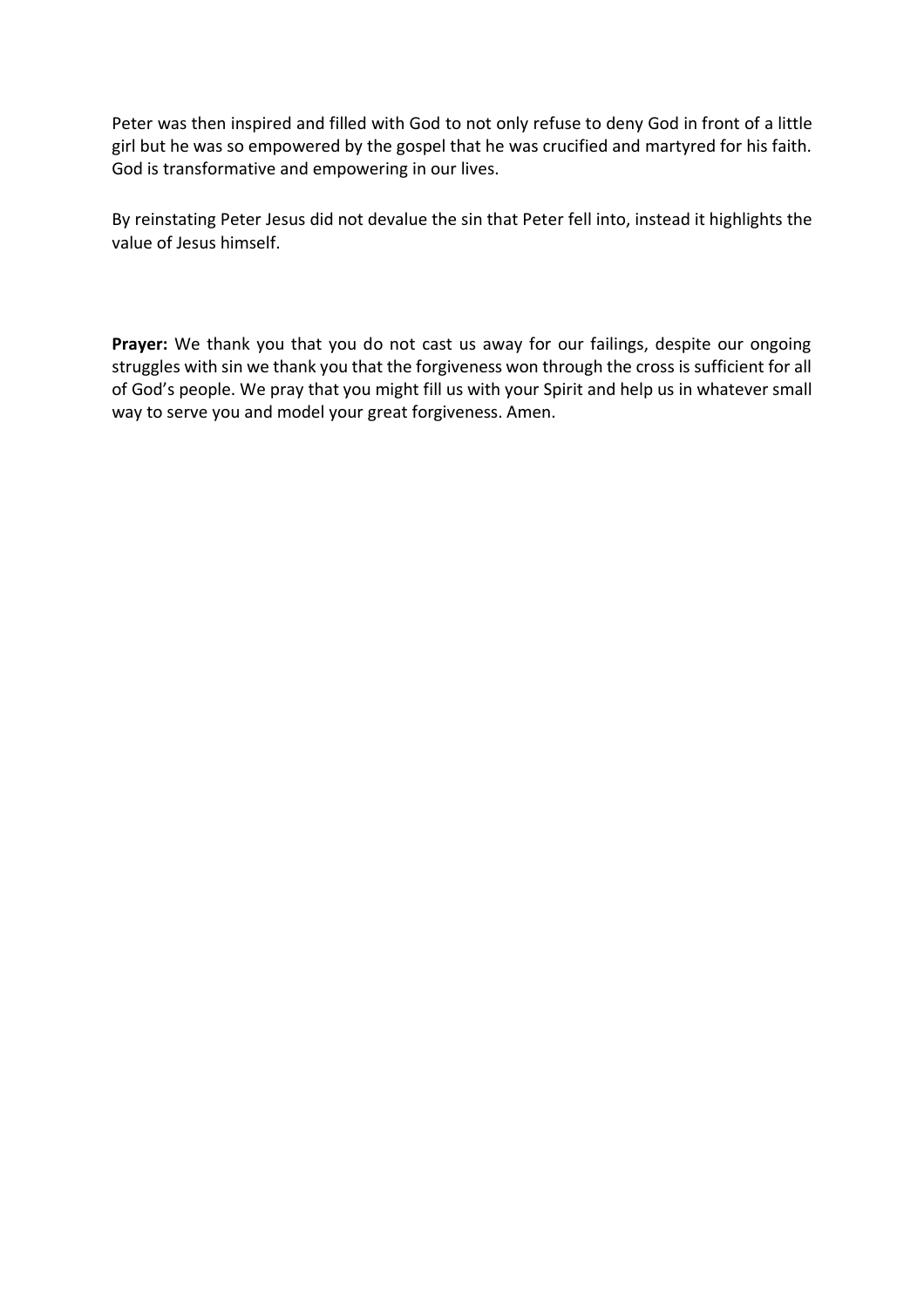### **5. Nathanael/Bartholomew**

**Reading:** Philip found Nathanael and said to him, "We have found him of whom Moses in the Law and also the prophets wrote, Jesus of Nazareth, the son of Joseph." Nathanael said to him, "Can anything good come out of Nazareth?" Philip said to him, "Come and see." Jesus saw Nathanael coming toward him and said of him, "Behold, an Israelite indeed, in whom there is no deceit!" Nathanael said to him, "How do you know me?" Jesus answered him, "Before Philip called you, when you were under the fig tree, I saw you." Nathanael answered him, "Rabbi, you are the Son of God! You are the King of Israel!" Jesus answered him, "Because I said to you, 'I saw you under the fig tree,' do you believe? You will see greater things than these." And he said to him, "Truly, truly, I say to you, you will see heaven opened, and the angels of God ascending and descending on the Son of Man." (John 1 45-51)

**Message:** There is not much said with regards to Nathanael specifically in the bible, but what we do know is that his name appears every time the disciples' names were listed, and how he came to know Jesus and, as does the whole bible, this story can help us to draw closer to our Lord and saviour.

In the verses above we see how he started off being quite skeptical when Phillip was telling him about Jesus, and he had to be convinced to go and meet him. This was probably the case for some of us when we first came to know Jesus, or we know someone who is this skeptical when we try to share the good news with them. However, we can see that even though he was hesitant he followed Philip and went to meet Jesus, not knowing that this would be his most life changing experience ever.

When he was approaching Jesus, it was made very clear to Nathanael that he was already known by this man, which was very surprising to him. At this point he did something that is very natural for humans to do, he questioned how this could be possible. There are a lot of things in life that we may not understand but the only way we will usually gain understanding is by researching, asking questions and just generally looking for an answer. This attitude that Nathanael had to question Jesus did him the world of good as he then came to know and love him as his saviour.

I will be the first to admit that I do not understand large portions of the bible, but this does not stop me from reading it each day, praying for wisdom from God by his Spirit to help me, revealing great truths from it. God loves us so much that it will bring him joy to know that we are making every effort to know him more and grow in understanding of who he is. This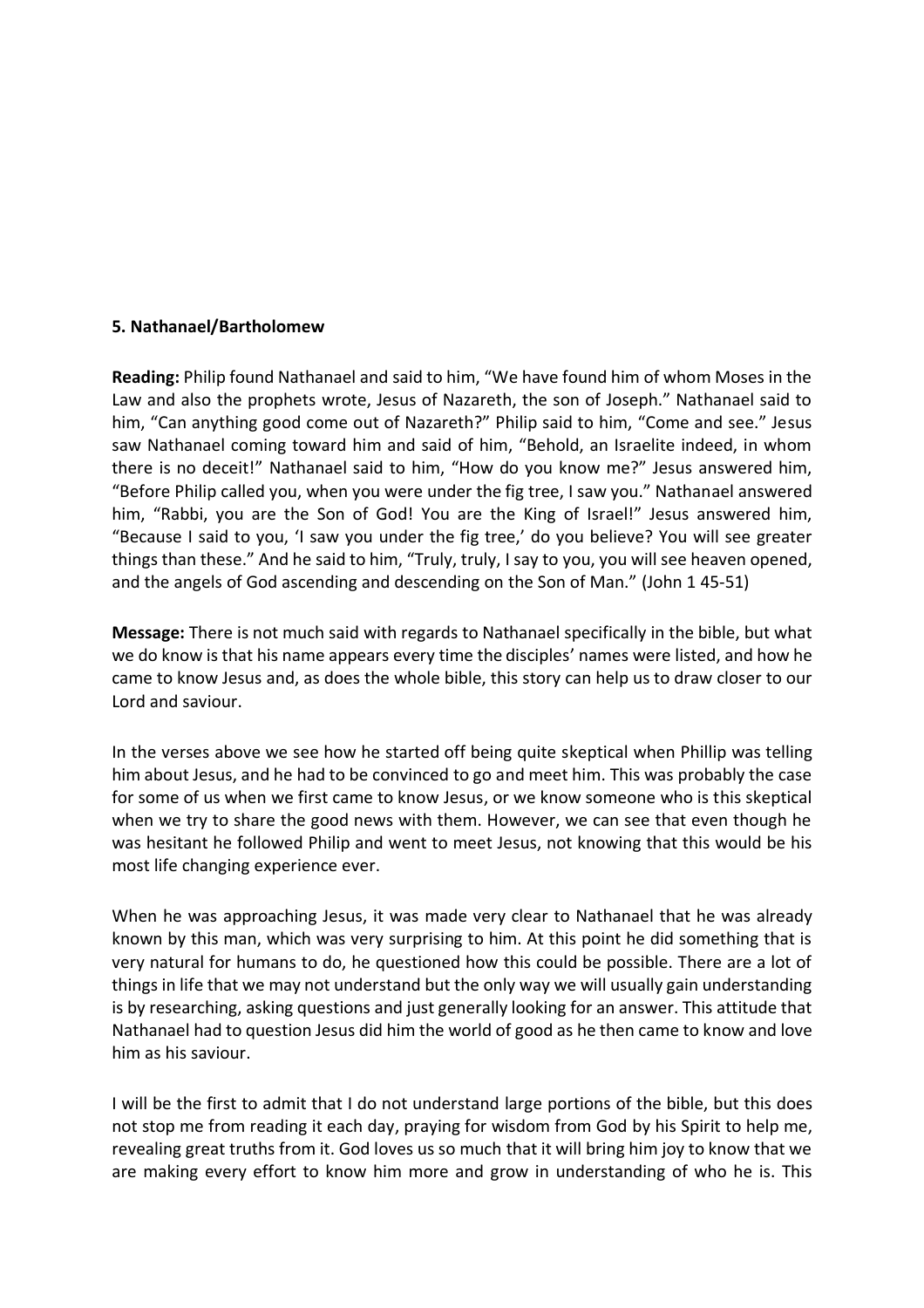should also be remembered when we are witnessing to those who don't know him. It might just be a lack of understanding that is keeping them from him, but if we are there to answer their questions (as best as we can with the help from God) this may help them to open their hearts to him too.

One final thought drawn out of this story is that should always amaze us even though there is little written about Nathanael we can still learn so much from him. God really does spoil us in the depth in which can be found in his word.

**Prayer:** Lord thank you for your word and how much we can learn from it for our lives. We thank you for giving us examples of people to follow and for the best example we can have in Christ. Lord help me to turn to you when I feel confused or just don't understand your word, as I know you will answer my questions and guide me to you. Amen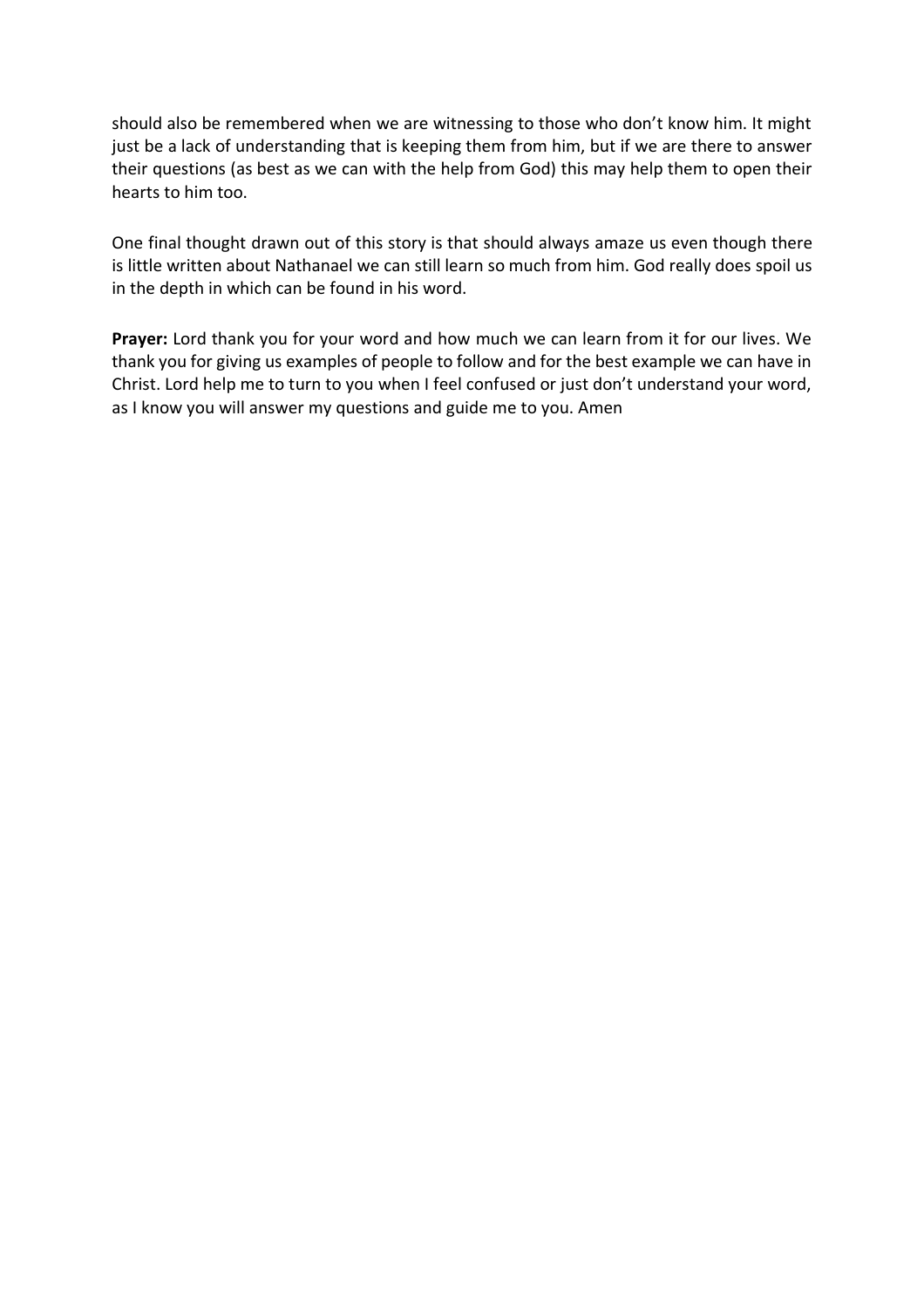#### **6. Jude**

**Reading:** Jude, a servant of Jesus Christ and brother of James, to those who are called, beloved in God the Father and kept for Jesus Christ: May mercy, peace and love be multiplied to you.

**Message:** Yesterday I mentioned that there was not much said about the disciple Nathanael, well there is even less said about today's disciple Jude. He does have his own book in the bible, but that is not a story of his life. Other than this book his name is mentioned a handful of times where they simple state who he is related to and to show that he was an apostle. In the eyes of the world this may make him an unimportant character in a book, but we know with God this is not the case.

If we feel that we are unimportant or that our actions don't matter, then this can affect how we live out every aspect of our lives. If we believe our actions have no effect, then this can lead to us doing whatever we want whenever we want which is never a good idea. This can also go the opposite way in that we never need to do anything, never read our bibles, never go to church or spend time with any other Christians because in the grand scheme of things is makes no difference.

But as I mentioned above this is just in the view of the world, in the eyes of God all of our actions or inactions will have consequences and they do matter. It is made clear throughout the bible that God hates all sin and therefor the punishment of sin is death, and to be far away from God. What is also different in the eyes of God that makes this a less terrifying thought, is that he loves us so much and we are so important to him that he sent his son to die to make sure that we will spend eternity with God.

There are going to be times where we feel unimportant or even just irrelevant, but this is when we need to remember how much God loves us and how much we mean to him. Just because Jude was not mentioned as much as the other disciples does not mean that he was any less important in God's eyes.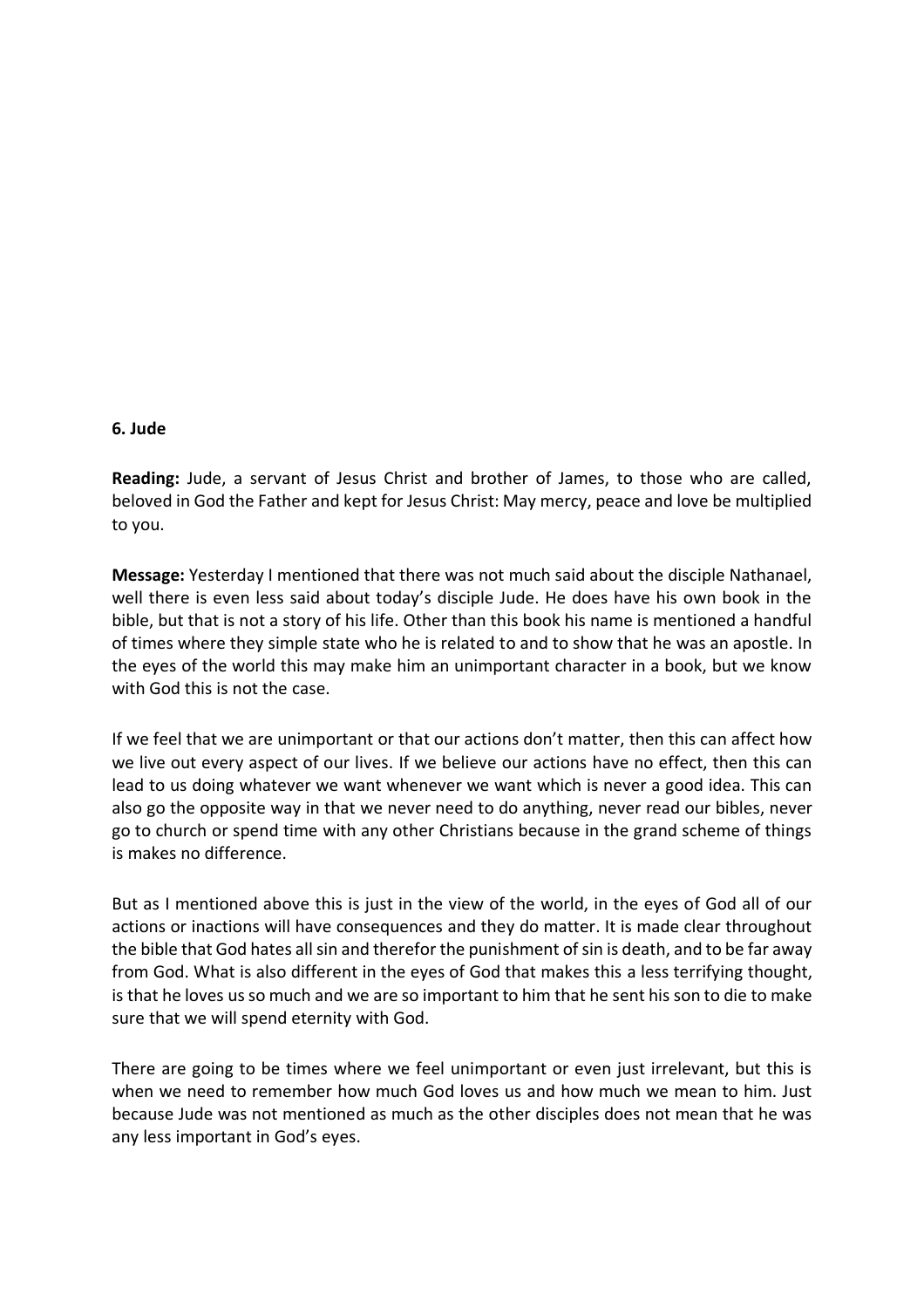**Prayer:** Lord I thank you for your love, I thank you that it does not matter if I am in a position of power or seen as the lowest of the low, you love me regardless. I pray you will help me to remember this and to remember the sacrifice you gave as a result of this love which has saved me and given me a life with you. I pray you will also help me to remember what the consequences of my sin should be, as when I think about the death I deserve, your love seems even more amazing.

### **7. John**

**Reading:** While he was still speaking, there came from the ruler's house some who said, "Your daughter is dead. Why trouble the Teacher any further?" But overhearing what they said, Jesus said to the ruler of the synagogue, "Do not fear, only believe." And he allowed no one to follow him except Peter and James and John the brother of James. They came to the house of the ruler of the synagogue, and Jesus saw a commotion, people weeping and wailing loudly. And when he had entered, he said to them, "Why are you making a commotion and weeping? The child is not dead but sleeping." And they laughed at him. But he put them all outside and took the child's father and mother and those who were with him and went in where the child was.

Taking her by the hand he said to her, "Talitha cumi," which means, "Little girl, I say to you, arise." And immediately the girl got up and began walking (for she was twelve years of age), and they were immediately overcome with amazement. **<sup>4</sup>**And he strictly charged them that no one should know this and told them to give her something to eat. (Mark 5:35-43)

**Message:** John is one of the more recognisable disciples and was often known as the Beloved disciple. He worked as a fisherman and lived in Bethsaida, Capernaum and Jerusalem. He is most likely the author of several biblical books including the Gospel of John, 1 John, 2 John, 3 john and Revelation.

In this passage we read that Jesus only allowed three disciples to witness these events, even amongst those twelve whom Jesus called he had an inner group of people. There was also the account when the same three were taken to a mountaintop and witnessed the glorious event of the transfiguration. More than just this one of the most intimate events as Jesus taking these three with him into Gethsemane where he would wrestle with God in prayer before submitting himself to the cross.

These people must have been the best of the best that the disciples had to offer. Their character surely was higher than any of the disciples. John must have been the type of Christian that everyone wants to emulate and strive to be. Here we see 'the disciple who Jesus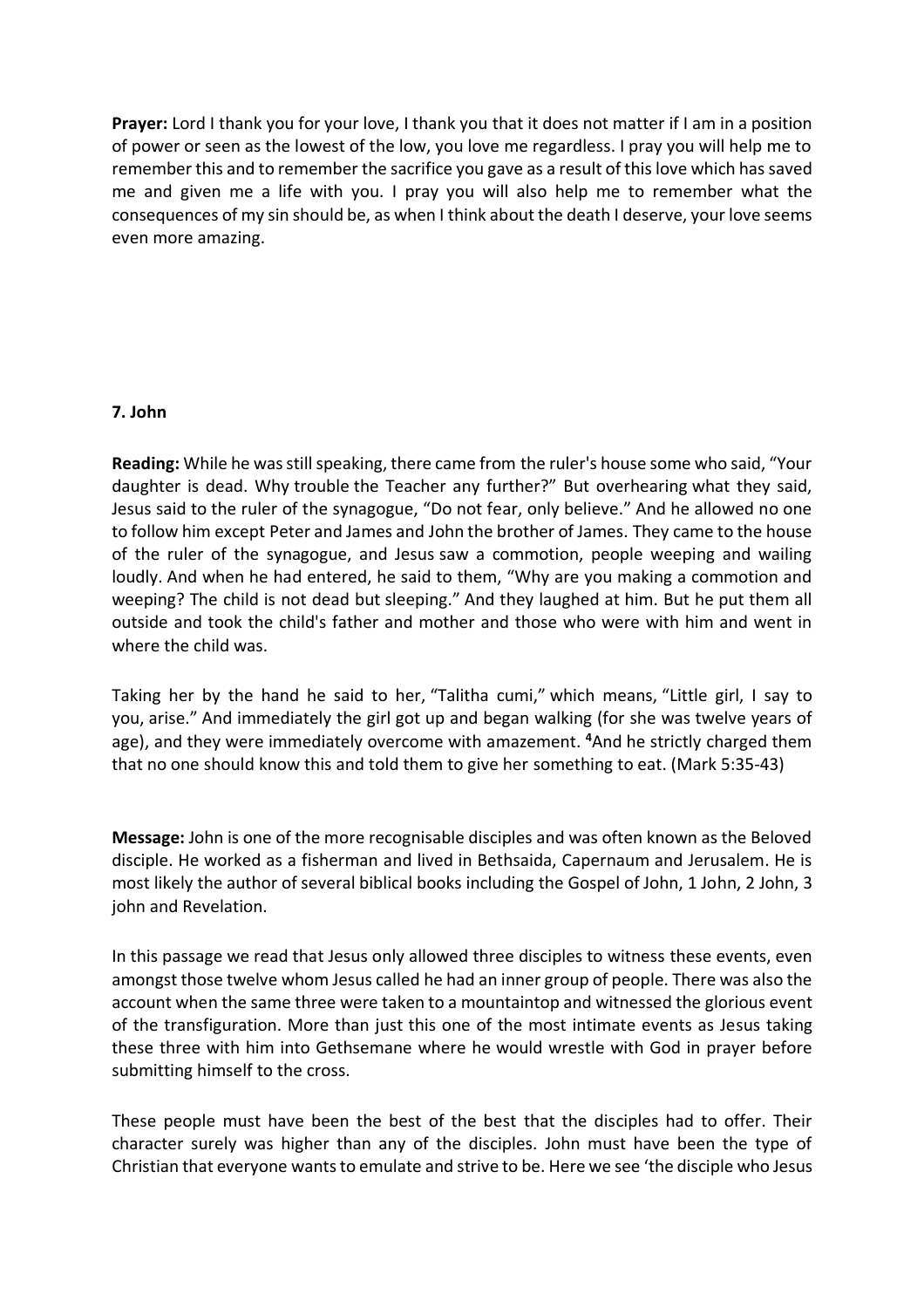loved' and the closeness and involvement with Jesus himself, what a strong and courageous follower of Jesus John must have been.

However, something else we know about John was he had a fierce temper, this can be clearly seen when John says "Lord, do you want fire to come down from heaven to consume them?" (Luke 9:54). Whenever we examine the characters of the disciples, we must always view them through the lens that they are like all humans, they all have their various faults and struggles. The disciples are special men not because they are spectacular but because of how special their saviour was.

So often we can be impressed and taken by the fact that John was the disciple whom Jesus loved, in reality we should be amazed that Jesus would love any of us. Yet that is the message of the Gospel despite all John's human faults Christ loved him. Today I urge you to stop and think, reflect on the love that Jesus has for his people. Not because we are deserving but because he is loving.

**Prayer:** Father help us to understand in a greater way the supreme love that you have for us, we thank you that although we were far from perfect in you, we could be washed clean. We praise you that despite all our faults there is such love freely made available to us.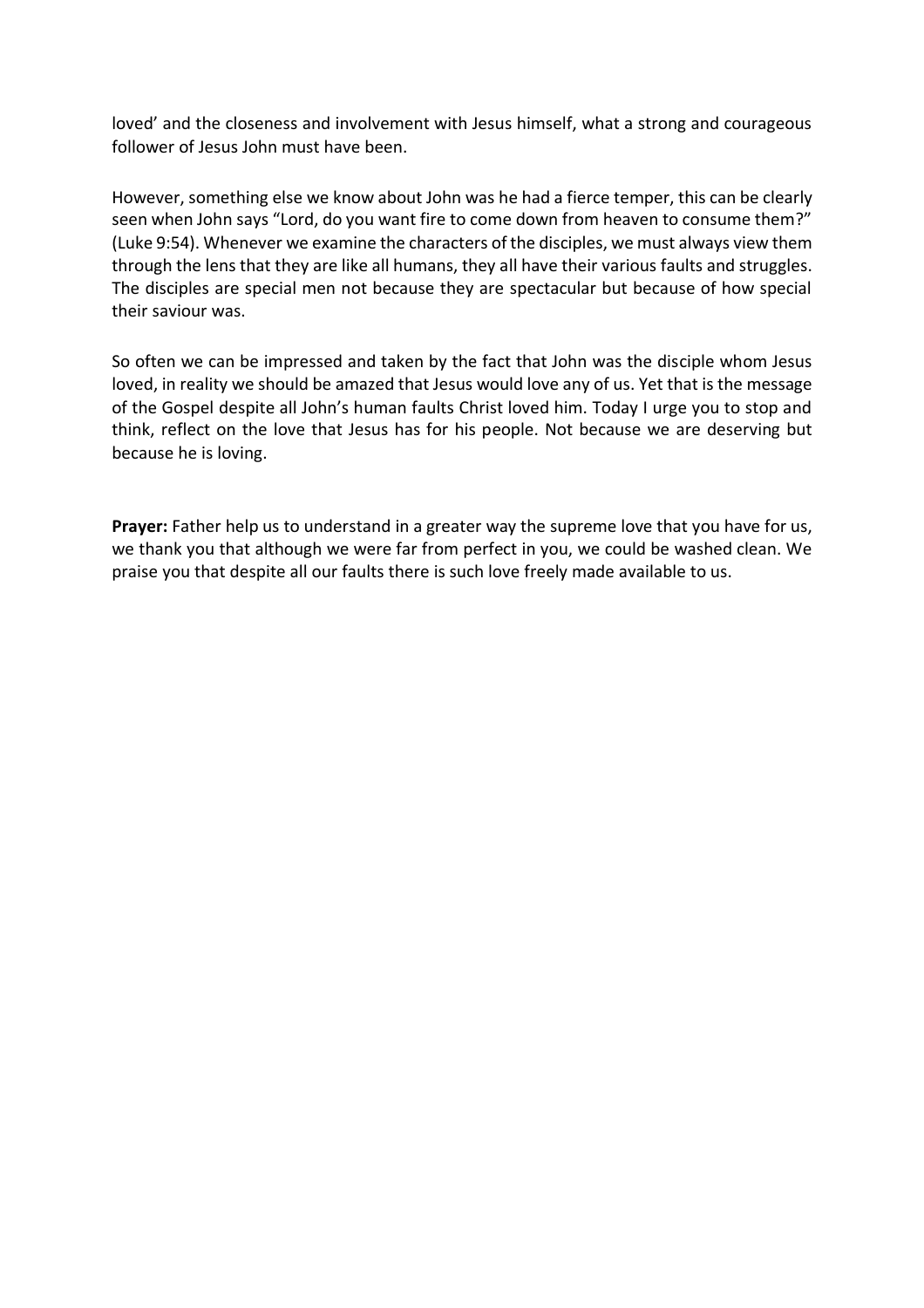#### **8. James**

**Reading:** About that time Herod the king laid violent hands on some who belonged to the church. He killed James the brother of John with the sword, and when he saw that it pleased the Jews, he proceeded to arrest Peter also. This was during the days of Unleavened Bread. And when he had seized him, he put him in prison, delivering him over to four squads of soldiers to guard him, intending after the Passover to bring him out to the people. So Peter was kept in prison, but earnest prayer for him was made to God by the church. (Acts 12:1-5)

**Message:** James the elder was the son of Zebedee and the brother of John the Apostle, similarly he worked as a fisherman and lived in Bethsaida, Capernaum and Jerusalem. James often preached in Jerusalem and Judea and was eventually martyred for his faith being beheaded by Herod.

James was one of the three disciples who were closest with Jesus however what is most interesting about James is that he is often never mentioned except for when John is mentioned. These brothers had a very strong borderline inseparable bond with each other very rarely being recorded as being apart.

In many ways you might assume that James would have been tagging along constantly living in the shadows of his brother. When I was younger, I would often be invited places or parties because my older brother's friends invited me along. In many ways I did not know the people that well, but because respect or fondness of my brother the invite was often extended to me also.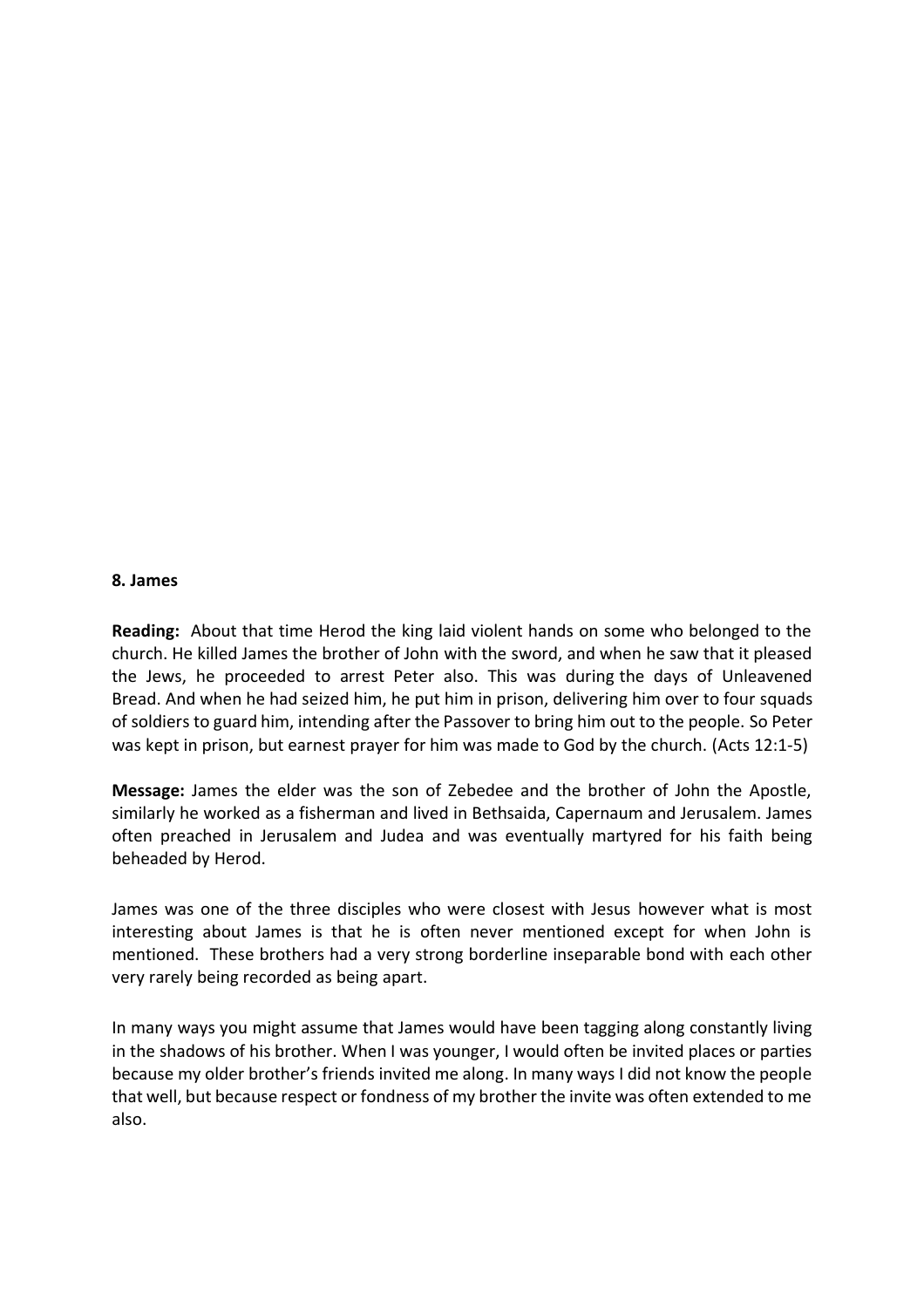What joy and confidence we can have that Jesus does not take this view of us; we are told that he loves us as individuals. More than just that there is an essential need for us to know Jesus in this personal way. Because Jesus does not love us based on who our siblings or relatives are, we need to ensure that we know the risen Jesus for ourselves. Having Christian relatives and family is not enough, the question is not is someone close to you a follower of Jesus, the eternal question is are you a follower of this Jesus?

James was the first of the twelve disciples to be martyred for his faith, despite the fame and well-known nature of his brother James did not rest on it or rely on it but he knew that he needed to know Jesus for himself. It was for this personal relationship with Jesus he was prepared to give up everything, including his own life.

**Prayer:** We thank you that your love is for individual sinful people, we thank you that we are not just included because you see something in our relatives or loved ones but you love us for who we are, despite everything we have done wrong. We also pray that more people will come to know their need for a personal relationship with Jesus. Amen.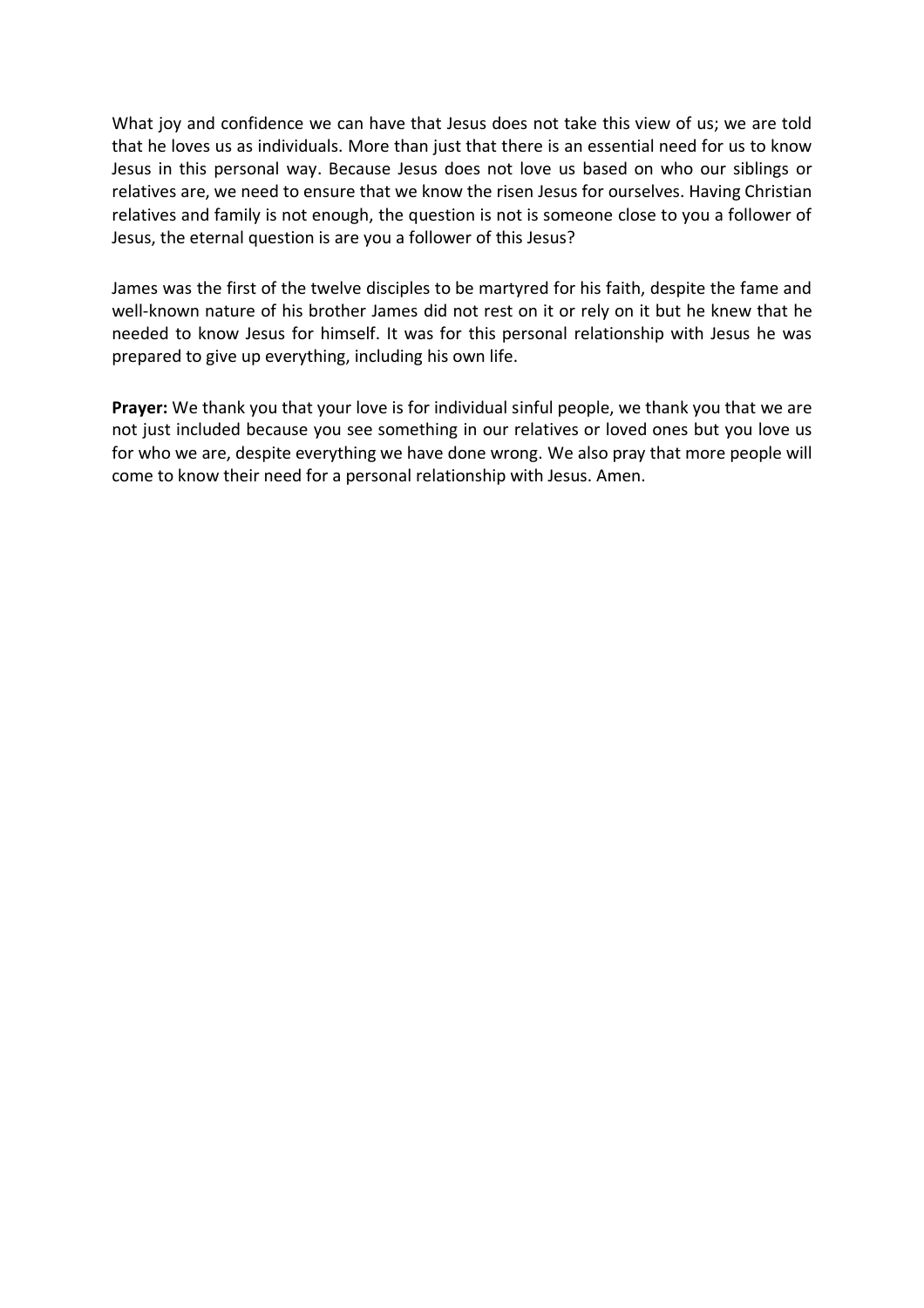### **10. James the Younger**

**Reading:** Count it all joy, my brothers, when you meet trials of various kinds, for you know that the testing of your faith produces steadfastness. And let steadfastness have its full effect, that you may be perfect and complete, lacking in nothing.

If any of you lacks wisdom, let him ask God, who gives generously to all without reproach, and it will be given him. But let him ask in faith, with no doubting, for the one who doubts is like a wave of the sea that is driven and tossed by the wind. For that person must not suppose that he will receive anything from the Lord; he is a double-minded man, unstable in all his ways. (James 1:2-6)

**Message:** James the Younger sometimes known as James the lesser does not have a very detailed account of him or his character which is becoming a theme throughout this series. It is widely believed that this is the James who wrote the epistle and book of the Bible by the same name.

Throughout this series I hope it has become obvious that though the twelve disciples were important in their support and assistance during the ministry of Jesus. But in so many ways the whole purpose of the disciples was to stress the need, importance and reliance people should have on Jesus. The gospel is not the message of how the disciples can help people but how Christ alone is the solution. If our hope or trust was in men, then there would be a limitation of the sincerity or truth.

Have you ever made a promise that at the time you were sure you would be able to keep but then because of a change of circumstance or human error you became unable to keep the promise you had made? As people we can be depended on to some extents but ultimately, we are all open to human error, the disciples were no different. But with God he is faithful in all things, all his ways are straight, and he is truth.

The beginning of the book of James explores the necessity and need of knowing God, if you are lacking wisdom you are not to find it in the disciples teachings, or from within yourself but you are to go to God directly and ask for it. The role of the disciples is not to take the spotlight but to amplify and promote Christ more.

In our daily lives as Christians we must not seek to hog the spotlight or promote ourselves but constantly be trying to share and speak of Jesus the one who is so far beyond and above ourselves.

**Prayer:** We thank you that we are not called to follow any individuals or men, but we have complete confidence and assurance as we put our trust in Christ. We thank you for the faithfulness that we can have in you as our Lord. We ask that you might help us to be people who publicise Jesus, more of Christ and less of self.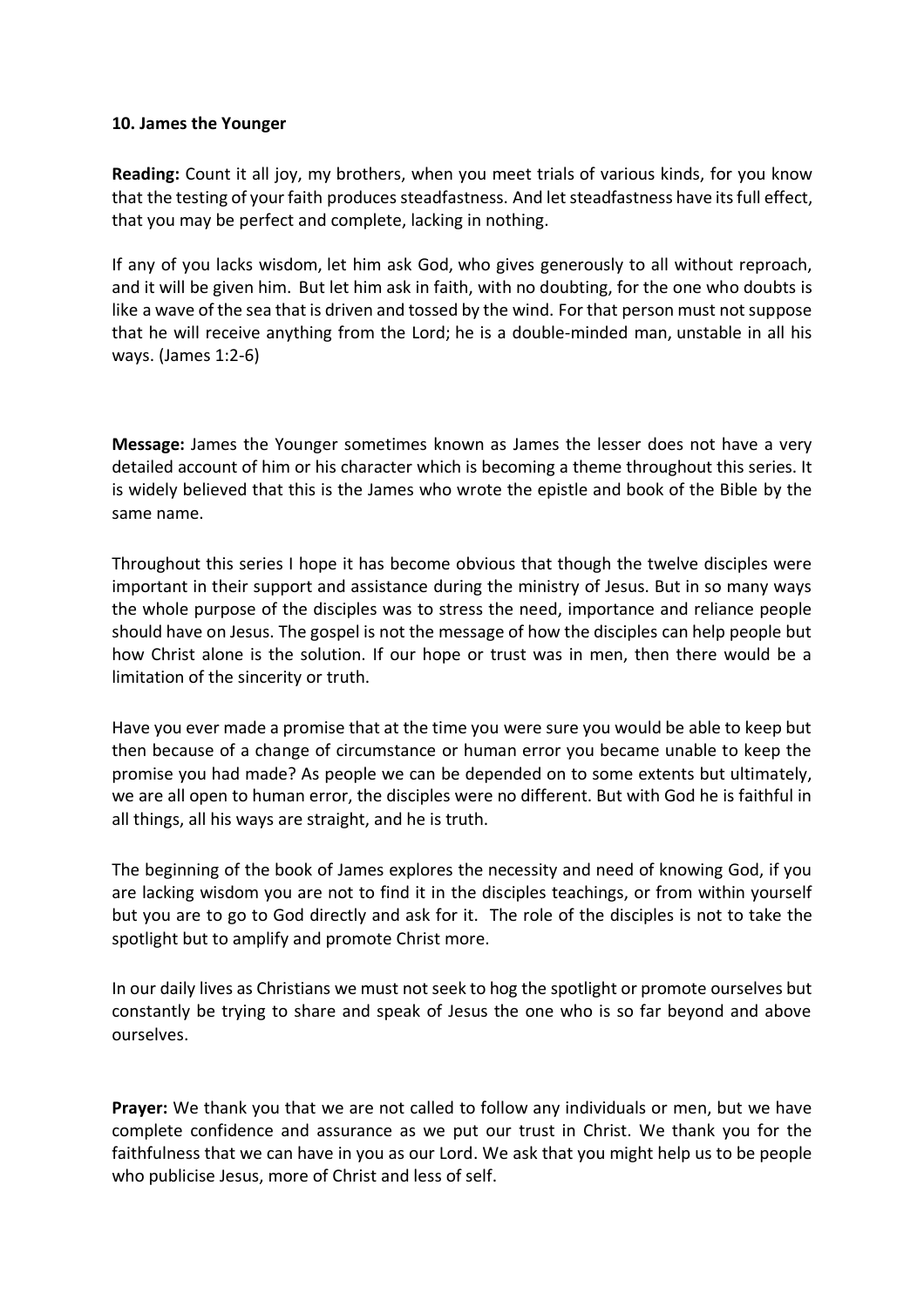# **9. Philip**

**Reading:** The next day Jesus decided to go to Galilee. He found Philip and said to him, "Follow me." Now Philip was from Bethsaida, the city of Andrew and Peter. Philip found Nathanael and said to him, "We have found him of whom Moses in the Law and also the prophets wrote, Jesus of Nazareth, the son of Joseph." Nathanael said to him, "Can anything good come out of Nazareth?" Philip said to him, "Come and see." Jesus saw Nathanael coming toward him and said of him, "Behold, an Israelite indeed, in whom there is no deceit!" Nathanael said to him, "How do you know me?".

Jesus answered him, "Before Philip called you, when you were under the fig tree, I saw you." Nathanael answered him, "Rabbi, you are the Son of God! You are the King of Israel!" Jesus answered him, "Because I said to you, 'I saw you under the fig tree,' do you believe? You will see greater things than these." And he said to him, "Truly, truly, I say to you, you will see heaven opened, and the angels of God ascending and descending on the Son of Man." (John 1:43-51)

**Message:** Philip came from Bethsaida, the town from which Peter and Andrew. The likelihood is that he, too, was a fisherman the gospel of John focuses more on the person and character of Philip than the other gospels. There is some debate over whether the Philip mentioned in Acts 6:5 and Acts 8:26 are the same person as the disciple.

However, for this daily devotion I want to largely concentrate on the calling of Philip and his initial response. Philip appears to be one of the first people that Jesus calls, but the reaction and response of Philip is what we should all be striving towards. It would appear that as soon as Philip hears the calling of Jesus, he rushes to find Nathanael and share the news of Jesus with him. There does not appear to be any sense of hesitation or fear for the persons response, just a commitment and necessity that people need Jesus for himself.

If we have met with Jesus, if we have been called to follow him how reluctant are, we often to hesitation or fear that he might be ridiculed for trying to bring Nathanael to Jesus. Philip urges Nathaniel to come and see Jesus for himself, Philip does not try to reason or argue or make logical well-constructed arguments. For Philip his priority is not for people to follow his own teaching but for them to go directly to Jesus where they will find the answer to all their problems.

**Prayer:** Father we thank you that we do not have to approach you through someone but can come to you directly. We praise you for such a great message of hope that we can have all our sins forgiven through the work you have done on the cross. We pray that you would further kindle within our hearts a desire for mission, for sharing the message of hope for all who need it.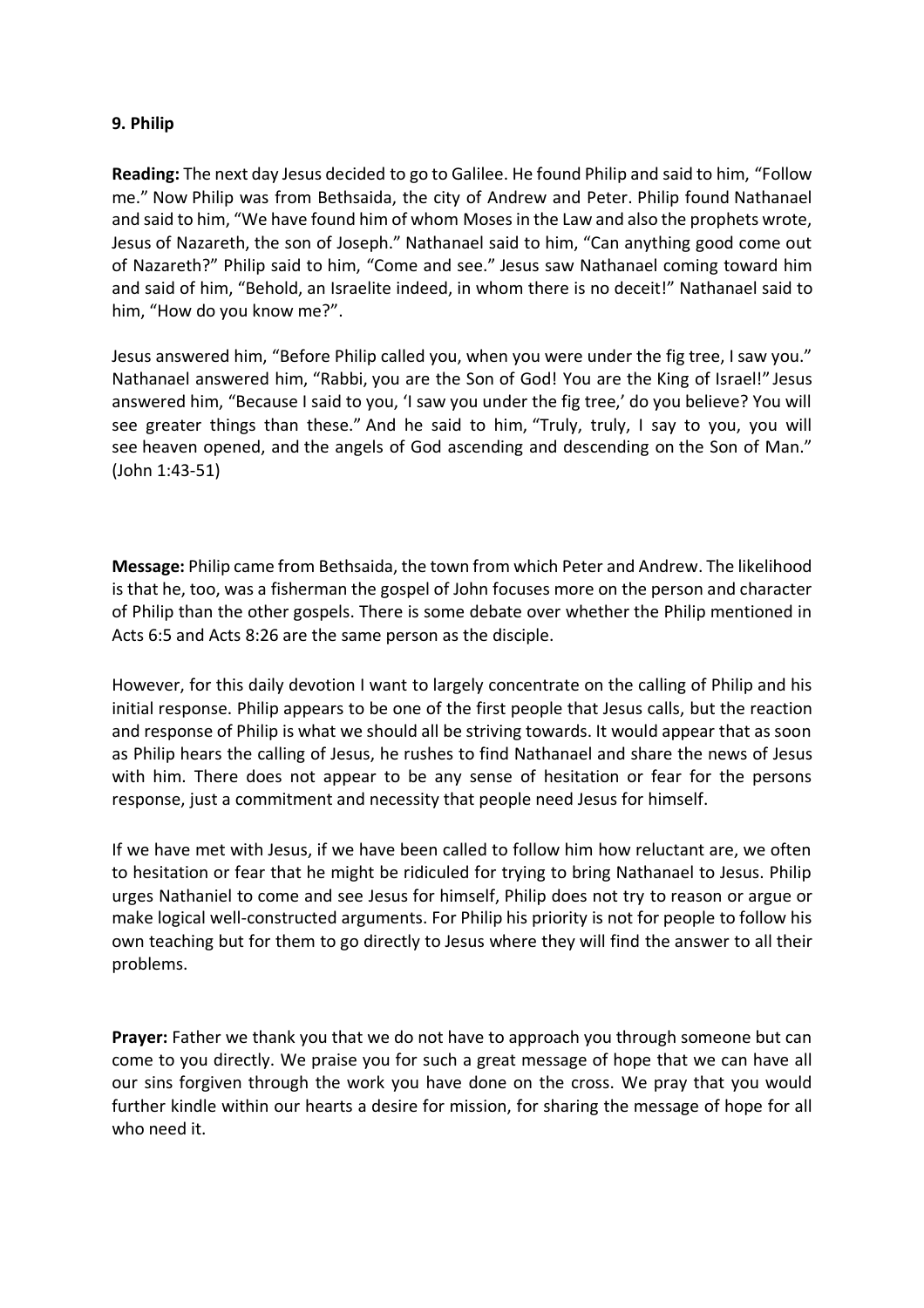### **11. Simon the Zealot**

**Reading:** Then they returned to Jerusalem from the mount called Olivet, which is near Jerusalem, a Sabbath day's journey away. And when they had entered, they went up to the upper room, where they were staying, Peter and John and James and Andrew, Philip and Thomas, Bartholomew and Matthew, James the son of Alphaeus and Simon the Zealot and Judas the son of James. All these with one accord were devoting themselves to prayer, together with the women and Mary the mother of Jesus, and his brothers. (Acts 1: 12-14)

**Message:** Simon, the Zealot, one of the little-known followers called the Canaanite who lived in Galilee. Tradition says he was crucified. The New Testament gives us practically nothing on him personally except that it says he was a Zealot. The Zealots were often fanatical Jewish Nationalists who had a heroic disregard for the suffering of the Jewish people. They would seek to oppose those involved in assisting with the roman occupation.

In many ways the Zealots fiercely despised their Roman occupiers despite this political view Simon sacrificed everything to follow his saviour. After Jesus' death when the disciples gathered in the upper room in Acts what were they to do? Simon could have been arguing for a mass overthrow of the Roman occupation who played a role in Jesus' death. Instead of taking this response, how does he respond? Verse fourteen says they were all of one accord and they were not just praying, instead they were devoting themselves to prayer.

I wonder if prayer would have been Simon's natural response. So often when problems arise, we can have a deep desire to act humanly and not take the time to reflect and seek God. Whatever our beliefs and positions does our view of Jesus change every aspect of our lives? We must seek in all things that the reality of the person of Jesus transform who we are in every aspect, element and trait in our lives.

**Prayer:** We praise you for the reality that you transform broken lives, and we ask that you fill us making us more like you. Please be with us as we seek to put on the new self, striving to be more like our saviour.